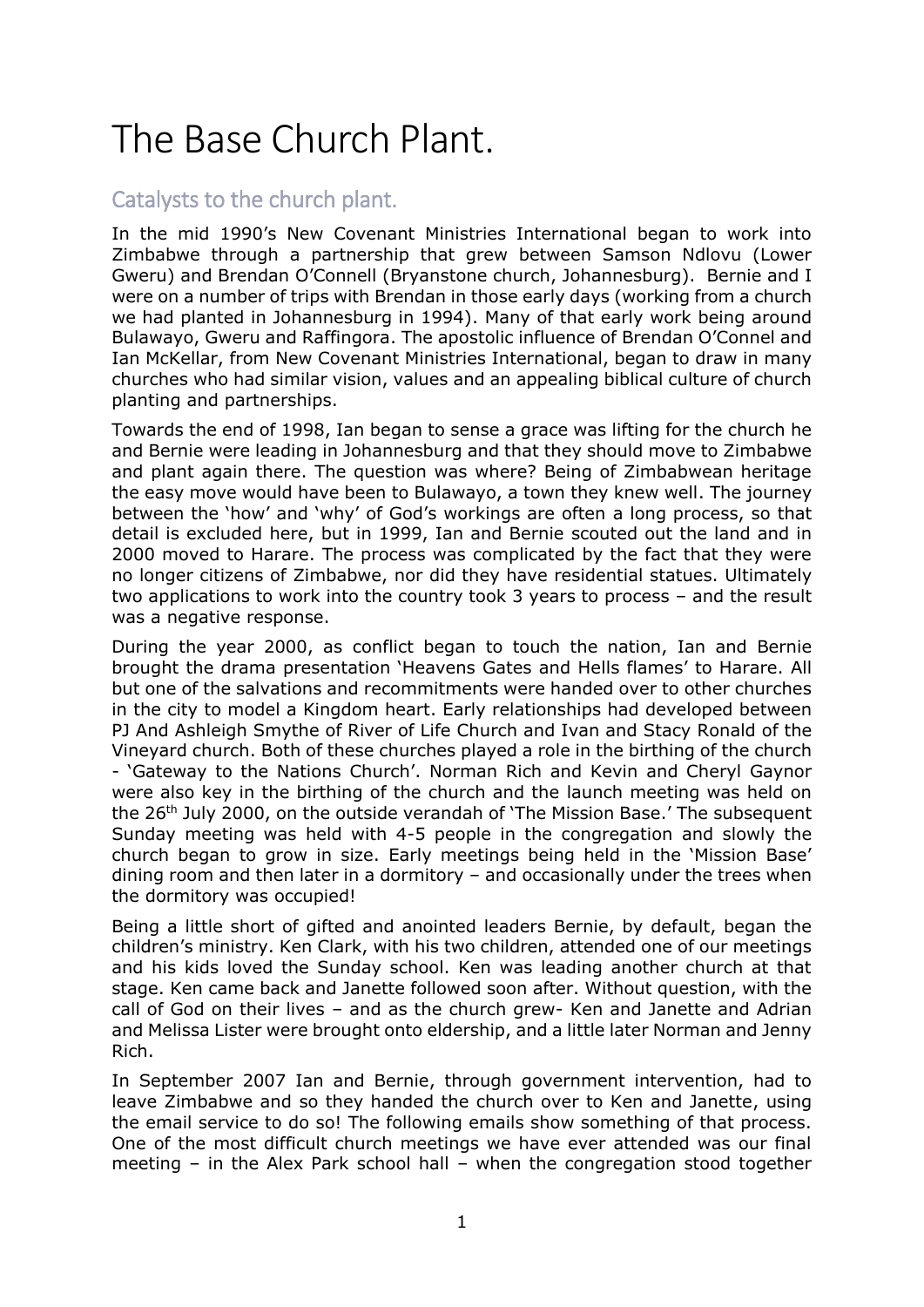around the Lords communion table and we held our last meeting with people that had won our hearts like no other.

The rest is history, and Ken and Janette must pick up the story from here.

| Printed by the Government Printer, Haners                                                               | <b>Regulations Section 10</b><br>Form I.F.3 |
|---------------------------------------------------------------------------------------------------------|---------------------------------------------|
|                                                                                                         |                                             |
|                                                                                                         |                                             |
| <b>ZIMBABWE</b>                                                                                         |                                             |
| DEPARTMENT OF IMMIGRATION                                                                               |                                             |
| <b>Notice to Visitor</b>                                                                                |                                             |
| TO WELDER IAN KINASTON                                                                                  |                                             |
| Address in Zimbabwe -15 KING GEERGE AVE                                                                 |                                             |
| HARME                                                                                                   |                                             |
| Period of visit: From $29 - 08 - 07$ $\binom{11}{2} - 09 - 0$                                           |                                             |
| EXTENSIONS FOR DEPARTURE                                                                                |                                             |
|                                                                                                         |                                             |
| TAKE NOTICE that, in terms of section 10 of the Immigration Regulations, 1979, you are                  |                                             |
| required-<br>(1) to report to an immigration officer at <b>EXITEDIDAS</b> on EXIT                       |                                             |
| <b>OR</b>                                                                                               |                                             |
|                                                                                                         |                                             |
|                                                                                                         |                                             |
|                                                                                                         | <b>AND</b>                                  |
| (3) To surrender this notice to an immigration officer at the place of your departure<br>from Zimbabwe. |                                             |
| WARNING: It is an offence for any person entering Zimbabwe as a visiton to take up                      |                                             |
| employment unless he/she has been granted a residence permit or a temporary employment<br>permit.       |                                             |
| ZIMBARWE BEEGRATION<br>0.144                                                                            |                                             |
| <b>AUG 2007</b>                                                                                         | <b>Signature of Holder</b>                  |
|                                                                                                         |                                             |
|                                                                                                         |                                             |
|                                                                                                         | Immigration &fficer                         |
| Notice surrendered to me                                                                                |                                             |
|                                                                                                         |                                             |
| OFFICE DATE-STAMP                                                                                       | <b>Immigration Officer</b>                  |
|                                                                                                         |                                             |

-----Original Message----- **From:** Ian & Bernie Weeden [mailto:weedeni@mweb.co.zw] **Sent:** 16 September 2007 18:30 **To:** Ken/Janette Clark **Cc:** Marcus/Adele Herbert **Subject:** Some things - urgent **Importance:** High

Dear Ken and Janette,

Think of you guys all the time. We feel as if there has been a death in the family and we are in a grieving process. When people ask us what we are going to do Bernie has a good illustration. She says it is like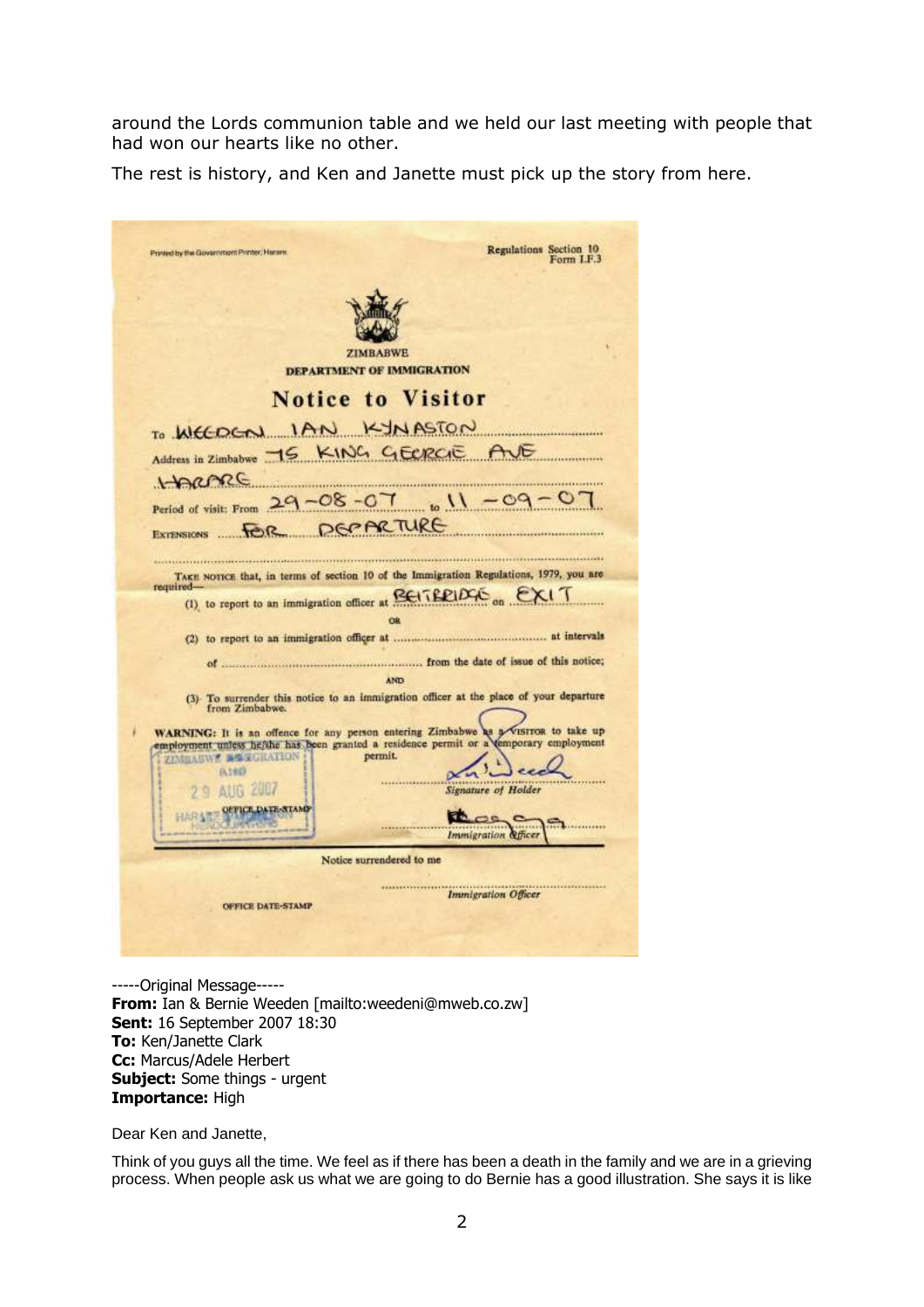her husband has died and is lying in the lounge and people want to ask you what you want to do! You have not even dealt with the body yet.

We arrived down here with our few possessions truly feeling a bit like refugees. The Cornerstone house was offered but has others staying in it too, so we stayed the last weekend with Ed and Heidi where we learnt that they are taking over London road church. As Bernie explained in her email someone from Cornerstone heard of our plight and offered us a room. It is not ideal as it is in an office complex with people around all the time but, for now it is home.

I have come to realise that a life of serving God means many prices. I think of Paul how often he writes about what he wanted to do but could not for one reason or another. Here is the position as of now and I would appreciate you and Janette giving me your input.

This has to be one of the hardest things to work through. We are passionate about the church in Zim and feel the pain of this season intensely. We have been in the Zim fight from the beginning and, together with guys like you, have been where we felt God would have us. It is so hard to move away from that. Being here we feel, in some way, deprived. In material things Zim has nothing but in terms of Christians living and working together it has what few other nations have. We have worked with true heroes of the faith.

The feeling is that you and Janette are the ones that can continue to lead the church … The hard thing, for now is Cornerstone church only focus on East Africa and they would want us to primarily help them there. Our hearts are also in Zimbabwe, however, but we will have to lay Zim down for now…You can imagine the trauma that causes us!

The difficulty for us is how GTTN will take this. Too many leaders have deserted Zim and we would not want to be one of those stats. Have events unfolded as they have because there is a change of season for all of us? It does seem that way to me.

Our primary concern is for the church and its people. We know that you guys can do the job, but can we be released into what God may be calling us into, without hurting Gateway to the Nations church? The church is first, last and always people. The decision must be made now, and communicated soon, as the longer it is delayed the more difficult it becomes for you, for us and for GTTN. We believe that this is right even though our hearts just want to be back with you all. How do you feel?

#### **Do you have the call to lead GTTN and do you think we can be released from Zimbabwe?**

\_\_\_\_\_\_\_\_\_\_\_\_\_\_\_\_\_\_\_\_\_\_\_\_\_\_\_\_\_\_\_\_\_\_\_\_\_\_\_\_\_\_\_\_\_\_\_\_\_\_\_\_\_\_\_\_\_\_\_\_\_\_\_\_

…There is much for us to work through but I urgently need your input.

In principle this is the way it is going. I need your perspective and your input.

Appreciate you guys greatly

 $\frac{1}{2}$  ,  $\frac{1}{2}$  ,  $\frac{1}{2}$  ,  $\frac{1}{2}$  ,  $\frac{1}{2}$  ,  $\frac{1}{2}$  ,  $\frac{1}{2}$  ,  $\frac{1}{2}$  ,  $\frac{1}{2}$  ,  $\frac{1}{2}$ 

Ian and Bernie

----- Original Message ----- **From:** [Ken Clark](mailto:kenjanc@mweb.co.zw) **To:** [Ian & Bernie Weeden](mailto:weedeni@mweb.co.zw) **Cc:** [Marcus Herbert](mailto:mtherbert@mweb.co.za) **Sent:** Sunday, September 16, 2007 10:45 PM **Subject:** RE: Some things - urgent

Hi Ian and Bernie

I have sent you a copy of the email I have sent out to the Church.

Janette and I had already seen that this might be coming. As Janette said, she knows it is right in God, but worries about being ready. We love GTTN church and really believe that God has placed us here for this season. You have trained the Church well, with everyone doing their part. I feel a bit like Peter in the film "Chronicles of Narnia" where he is about to ride into battle leading hardened fighters and soldiers. He feels inadequate but knows that Aslan has placed him in that position and equipped him for the task.

I saw this even in the verses that God led you to read at the last Communion you led at the church in Paul's final speech. You kept saying "this does not apply", when in fact I felt maybe it did.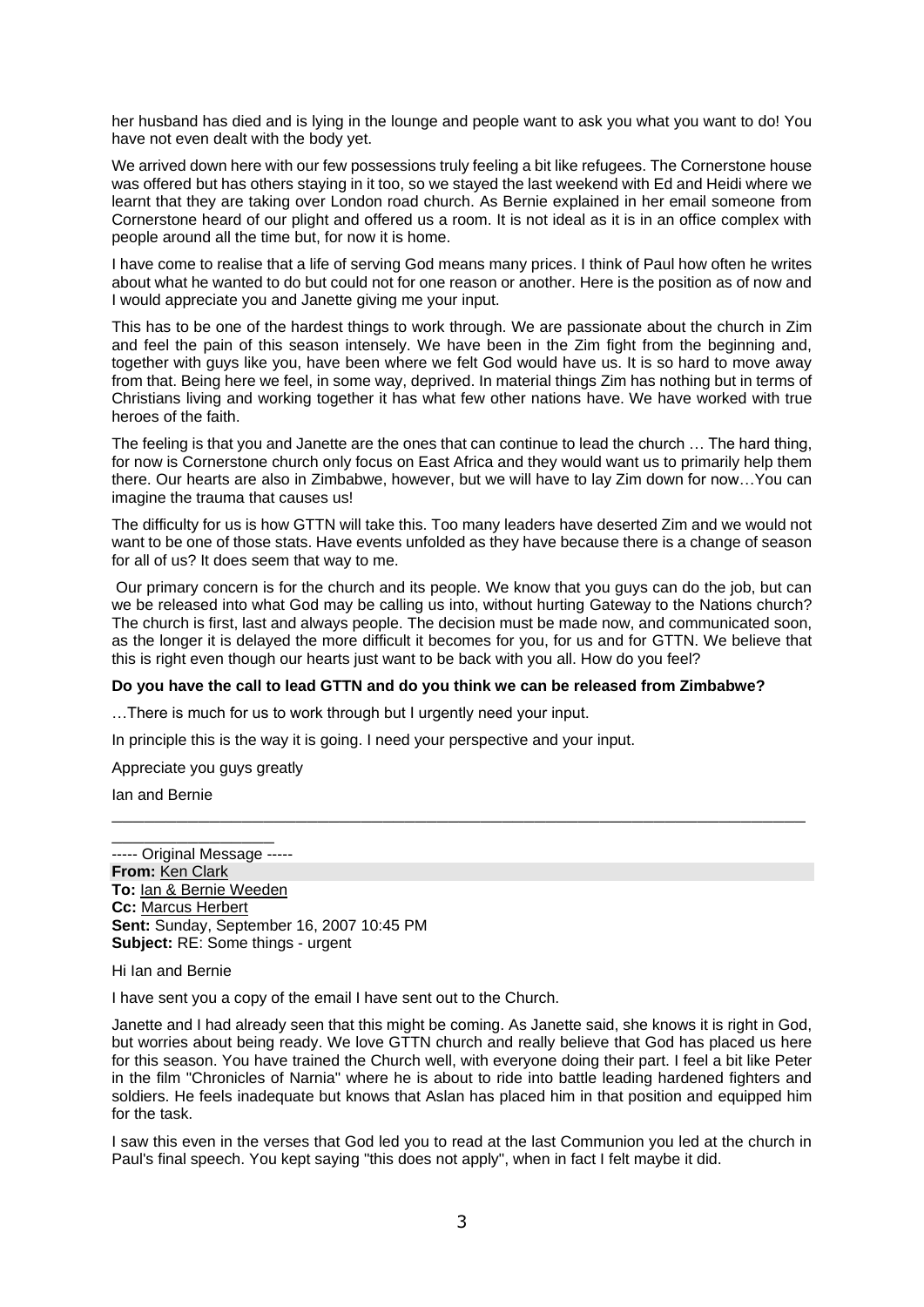Ian, I see you as my Father in the faith. I have grown so much in Christ under your leadership and training. But I know as well I had grown comfortable in the role of assisting you, and that God is now stretching me again. I also know that I saw you as the Father to a number of other churches in Zimbabwe and really believe that God is expanding your ministry into a more Apostolic one.

Because of the way you led I believe that the people in the Church will transition well. I just pray like Solomon for the Wisdom to lead well as Christ directs. I would like to continue to make myself accountable to you and to Marcus for the Church and to speak into both the church and my life.

I am not sure of the next step. I am really going to miss connecting daily with you.

Much love

Ken and Janette

Ken,

This is a letter I will cherish always. Thanks for your affirmation. I have never had the privilege of working with a couple of your integrity and calibre. We have been greatly blessed. We will help you as best we can.

\_\_\_\_\_\_\_\_\_\_\_\_\_\_\_\_\_\_\_\_\_\_\_\_\_\_\_\_\_\_\_\_\_\_\_\_\_\_\_\_\_\_\_\_\_\_\_\_\_\_\_\_\_\_\_\_\_\_\_\_\_\_\_\_\_\_\_\_\_\_\_\_\_\_\_\_\_

At least we can keep an eye on your precious daughter for you!!

**Blessings** 

Ian

## Handing over Gateway to the Nations church (GTTN) to Ken and Janette Clark.

### *Dear friends,*

*You have been our family for many years and we have loved you dearly. We have loved this church and its people like no other, perhaps because of all we have been through together. We have always been so proud of you and have learnt much from you. We have known that there could come a time when we would not be permitted to stay. As we all know, life in Zimbabwe is not easy, yet Bernie and I would have not have chosen to be anywhere else.*

*In a non-fiction film (called "Glory"), that has many parallels to our Christian lives, the army major writing home to his mother says "I am proud to be part of such a great company of men." That has been an absolute truth for us too in our relationship with Gateway to the Nations church.*

*On arriving in South Africa, we felt like refugees with our two suitcases and no home. We were unsure of where to start or where to go. Now having few resources and no place of our own to stay, it is obvious that our move to Cornerstone Church is best for us. Our last application to the Zimbabwe authorities took one year to process. We cannot live in that state of limbo and have had to make a decision about our circumstances. We trust God with our lives, and with your lives, and let God be God. God's call is strong on our lives and we cannot just sit around. Cornerstone have asked us to join their Eldership team and, in accepting that, we recognise that we must serve them well for however long that season will be. God has clearly told me that we are to commit ourselves to bring value to Cornerstone. To do so we must commit ourselves fully to them and must lay down our vision and dreams and embrace theirs. We understand that we must now give our best to them and what God has called them to do. We cannot expect them to take us in and then have us leave suddenly. There is no honour in that.*